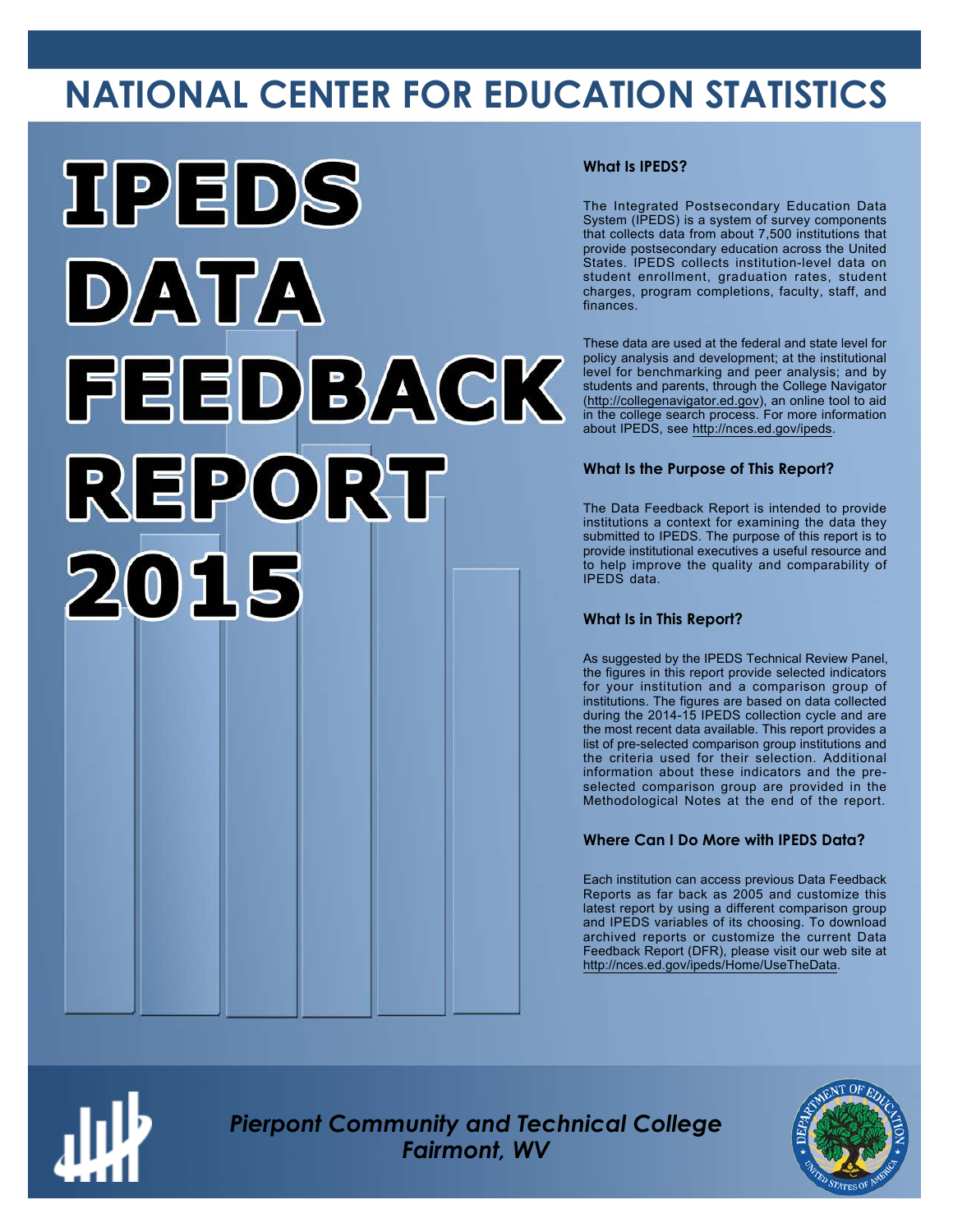#### **COMPARISON GROUP**

Comparison group data are included to provide a context for interpreting your institution's statistics. If your institution did not define a custom comparison group for this report by July 17, NCES selected a comparison group for you. (In this case, the characteristics used to define the comparison group appears below.) The Customize Data Feedback Report functionality on the IPEDS Data Center [\(http://nces.ed.gov/ipeds/datacenter/\)](http://nces.ed.gov/ipeds/datacenter/) can be used to reproduce the figures in this report using different peer groups.

Using some of your institution's characteristics, a group of comparison institutions was selected for you. The characteristics include medium, public, 2-year colleges, in the southeastern states, town locale and enrollment of a similar size. This comparison group includes the following 45 institutions:

- Arkansas State University-Beebe (Beebe, AR)
- Bainbridge State College (Bainbridge, GA)
- Bevill State Community College (Jasper, AL)
- Big Sandy Community and Technical College (Prestonsburg, KY)
- Central Carolina Community College (Sanford, NC)
- Cleveland Community College (Shelby, NC)
- Coastal Pines Technical College (Waycross, GA)
- College of the Albemarle (Elizabeth City, NC)
- Columbia State Community College (Columbia, TN)
- Danville Community College (Danville, VA)
- Dyersburg State Community College (Dyersburg, TN) Enterprise State Community College (Enterprise, AL)
- George C Wallace State Community College-Hanceville (Hanceville, AL)
- Hazard Community and Technical College (Hazard, KY)
- Hopkinsville Community College (Hopkinsville, KY)
- Isothermal Community College (Spindale, NC)
- Itawamba Community College (Fulton, MS)
- James H Faulkner State Community College (Bay Minette, AL)
- Jones County Junior College (Ellisville, MS)
- Lenoir Community College (Kinston, NC)
- Louisiana State University-Eunice (Eunice, LA)
- Meridian Community College (Meridian, MS)
- Mississippi Delta Community College (Moorhead, MS)
- Mountain Empire Community College (Big Stone Gap, VA)
- New River Community College (Dublin, VA)
- North Arkansas College (Harrison, AR)
- Northeast Mississippi Community College (Booneville, MS)
- Ogeechee Technical College (Statesboro, GA)
- Piedmont Technical College (Greenwood, SC)
- Randolph Community College (Asheboro, NC)
- Richmond Community College (Hamlet, NC)
- Roane State Community College (Harriman, TN)
- Robeson Community College (Lumberton, NC)
- Snead State Community College (Boaz, AL)
- Somerset Community College (Somerset, KY)
- Southeast Kentucky Community and Technical College (Cumberland, KY)
- Southwestern Community College (Sylva, NC)
- Stanly Community College (Albemarle, NC)
- Technical College of the Lowcountry (Beaufort, SC)
- University of Arkansas Community College-Morrilton (Morrilton, AR)
- Vance-Granville Community College (Henderson, NC)
- West Kentucky Community and Technical College (Paducah, KY)
- Wilkes Community College (Wilkesboro, NC)
- Wilson Community College (Wilson, NC)
- Wytheville Community College (Wytheville, VA)

#### **The figures in this report have been organized and ordered into the following topic areas:**

- 1) Admissions (only for non-open-admissions schools),
- 2) Student Enrollment,
- 3) Awards,
- 4) Charges and Net Price, 5) Student Financial Aid,
- 6) Military Benefits\*,
- 7) Retention and Graduation Rates,
- 8) Finance,
- 9) Staff, and
- 10) Libraries\*.
- 

\*These figures only appear in customized Data Feedback Reports (DFR), which are available through Use the Data portal on the IPEDS website.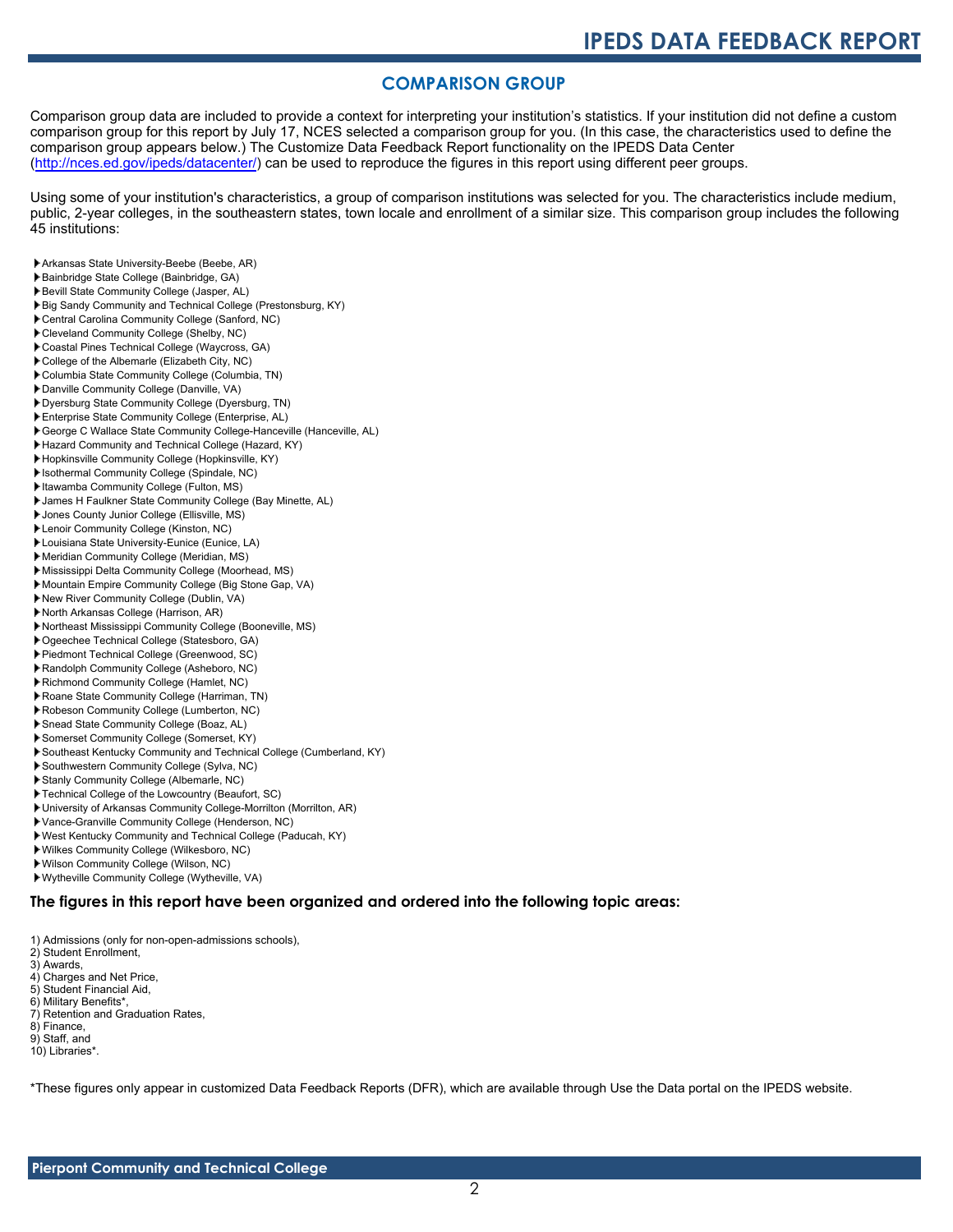



NOTE: For more information about disaggregation of data by race and ethnicity, see the Methodological Notes. Median values for the comparison group will not add to 100%. See "Use of Median Values for Comparison Group" for how median values are determined. N is the number of institutions in the comparison group. SOURCE: U.S. Department of Education, National Center for Education Statistics, Integrated Postsecondary Education Data System (IPEDS): Spring 2014, Fall Enrollment component.

#### **Figure 2. Unduplicated 12-month headcount (2013-14), total FTE enrollment (2013-14), and full- and part-time fall enrollment (Fall 2014)**

#### **Figure 3. Number of subbaccalaureate degrees and certificates awarded, by level: 2013-14**



NOTE: For details on calculating full-time equivalent (FTE) enrollment, see Calculating FTE in the Methodological Notes. N is the number of institutions in the comparison group. SOURCE: U.S. Department of Education, National Center for Education Statistics, Integrated Postsecondary Education Data System (IPEDS): Fall 2014, 12-month Enrollment component and Spring 2015, Fall Enrollment component.



Your institution Comparison Group Median (N=45)

NOTE: N is the number of institutions in the comparison group.

SOURCE: U.S. Department of Education, National Center for Education Statistics, Integrated Postsecondary Education Data System (IPEDS): Fall 2014, Completions component.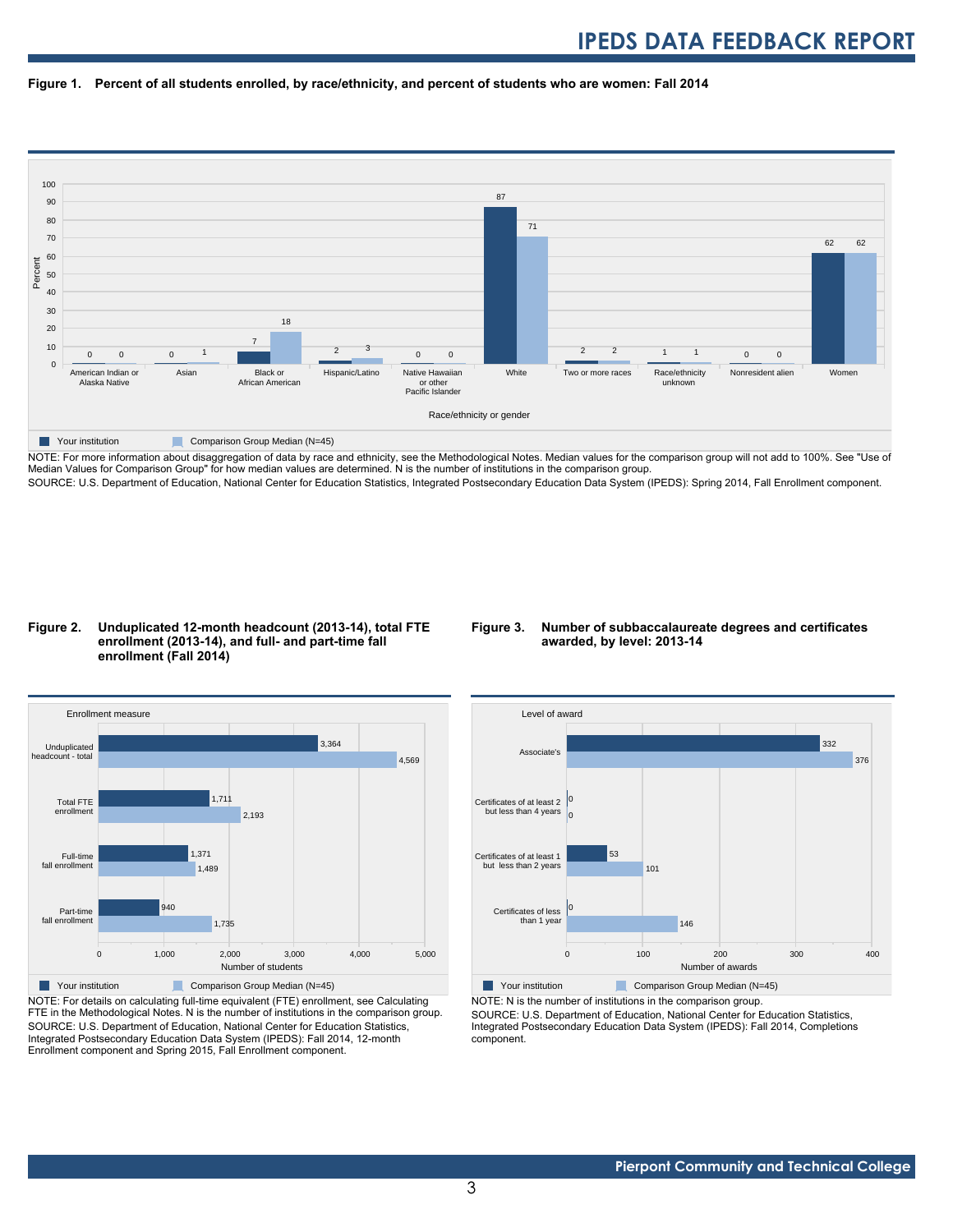**Figure 4. Academic year tuition and required fees for full-time, first-time degree/certificate-seeking undergraduates: 2011-12 to 2014-15**



NOTE: The tuition and required fees shown here are the lowest reported from the categories of in-district, in-state, and out-of-state. N is the number of institutions in the comparison group.

SOURCE: U.S. Department of Education, National Center for Education Statistics, Integrated Postsecondary Education Data System (IPEDS): Fall 2014, Institutional Characteristics component.





NOTE: Average net price is for full-time, first-time degree/certificate-seeking undergraduate students and is generated by subtracting the average amount of federal, state/local government, and institutional grant and scholarship aid from the total cost of attendance. Total cost of attendance is the sum of published tuition and required fees, books and supplies, and the average room and board and other expenses. For details, see the Methodological Notes. N is the number of institutions in the comparison group. SOURCE: U.S. Department of Education, National Center for Education Statistics, Integrated Postsecondary Education Data System (IPEDS): Fall 2014, Institutional Characteristics component; Winter 2014-15, Student Financial Aid component.

**Figure 6. Percent of full-time, first-time degree/certificate-seeking undergraduate students who received grant or scholarship aid from the federal government, state/local government, or the institution, or loans, by type of aid: 2013-14**



NOTE: Any grant aid above includes grant or scholarship aid from the federal government, state/local government, or the institution. Federal grants includes Pell grants and other federal grants. Any loans includes federal loans and other loans to students. For details on how students are counted for financial aid reporting, see Cohort Determination in the Methodological Notes. N is the number of institutions in the comparison group. SOURCE: U.S. Department of Education, National Center for Education Statistics, Integrated Postsecondary Education Data System (IPEDS): Winter 2014-15, Student Financial Aid component.

#### **Figure 7. Average amounts of grant or scholarship aid from the federal government, state/local government, or the institution, or loans received for full-time, first-time degree/certificate-seeking undergraduate students, by type of aid: 2013-14**



NOTE: Any grant aid above includes grant or scholarship aid from the federal government, state/local government, or the institution. Federal grants includes Pell grants and other federal grants. Any loans includes federal loans and other loans to students. Average amounts of aid were calculated by dividing the total aid awarded by the total number of recipients in each institution. N is the number of institutions in the comparison group. SOURCE: U.S. Department of Education, National Center for Education Statistics, Integrated Postsecondary Education Data System (IPEDS): Winter 2014-15, Student Financial Aid component.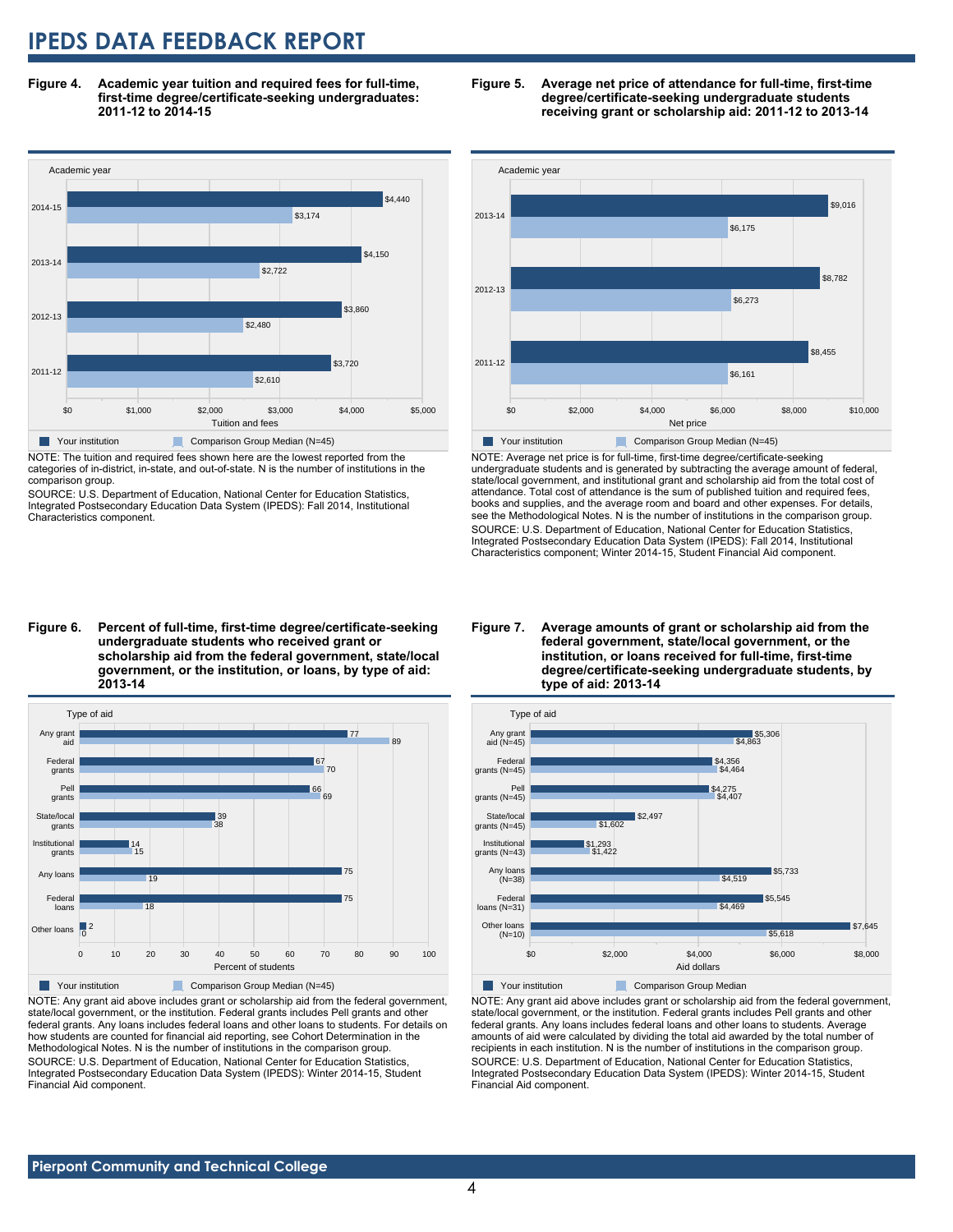**Figure 8. Percent of all undergraduates receiving aid, by type of aid: 2013-14**

**Figure 9. Average amount of aid received by all undergraduates, by type of aid: 2013-14**



NOTE: Any grant aid above includes grant or scholarship aid from the federal government, state/local government, the institution, or other sources. Federal loans includes only federal loans to students. N is the number of institutions in the comparison group. SOURCE: U.S. Department of Education, National Center for Education Statistics, Integrated Postsecondary Education Data System (IPEDS): Winter 2014-15, Student Financial Aid component.



NOTE: Any grant aid above includes grant or scholarship aid from the federal government, state/local government, the institution, or other sources. Federal loans includes federal loans to students. Average amounts of aid were calculated by dividing the total aid awarded by the total number of recipients in each institution. N is the number of institutions in the comparison group.

SOURCE: U.S. Department of Education, National Center for Education Statistics, Integrated Postsecondary Education Data System (IPEDS): Winter 2014-15, Student Financial Aid component.

#### **Figure 10. Graduation rate and transfer-out rate (2011 cohort); graduation rate cohort as a percent of total entering students, and retention rates of first-time students (Fall 2014)**



NOTE: Graduation rate cohort includes all full-time, first-time degree/certificate-seeking undergraduate students. Graduation and transfer-out rates are the Student Right-to-Know rates. Only institutions with mission to prepare students to transfer are required to report transfer out. Retention rates are measured from the fall of first enrollment to the following fall. For more details, see the Methodological Notes. N is the number of institutions in the comparison group.

SOURCE: U.S. Department of Education, National Center for Education Statistics, Integrated Postsecondary Education Data System (IPEDS): Winter 2014-15, Graduation Rates component and Spring 2014, Fall Enrollment component.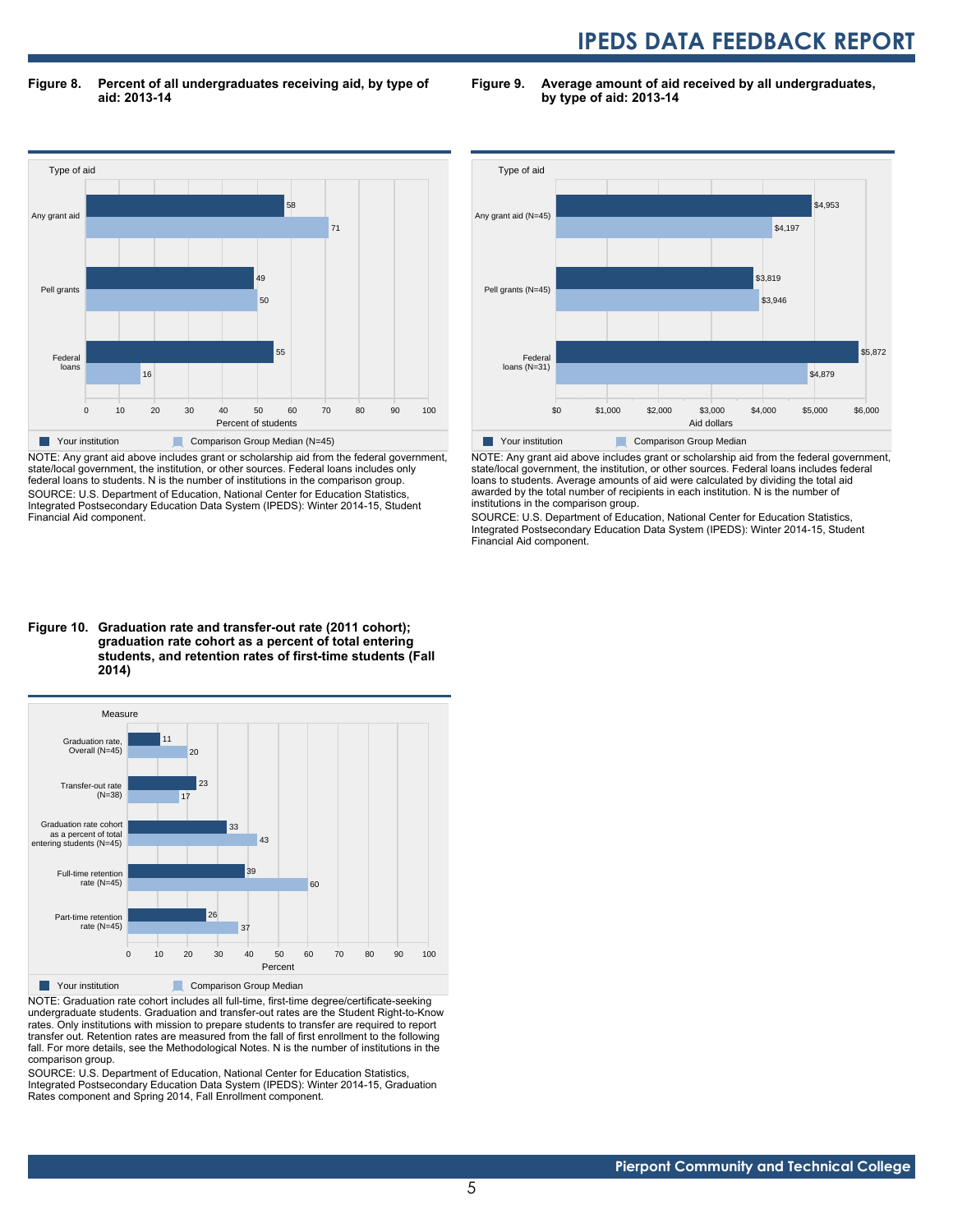**Figure 11. Graduation rates of full-time, first-time degree/certificate-seeking undergraduates within 150% of normal time to program completion, by race/ethnicity: 2011 cohort**



NOTE: For more information about disaggregation of data by race and ethnicity, see the Methodological Notes. The graduation rates are the Student Right-to-Know (SRK) rates. Median values for the comparison group will not add to 100%. N is the number of institutions in the comparison group.

SOURCE: U.S. Department of Education, National Center for Education Statistics, Integrated Postsecondary Education Data System (IPEDS): Winter 2014-15, Graduation Rates component.





NOTE: The 150% graduation rate is the Student Right-to-Know (SRK) rates; the Normal time and 200% rates are calculated using the same methodology. For details, see the Methodological Notes. N is the number of institutions in the comparison group. SOURCE: U.S. Department of Education, National Center for Education Statistics, Integrated Postsecondary Education Data System (IPEDS): Winter 2014-15, 200% Graduation Rates component.

#### **Figure 13. Percent distribution of core revenues, by source: Fiscal year 2014**



NOTE: The comparison group median is based on those members of the comparison group that report finance data using the same accounting standards as the comparison institution. For a detailed definition of core revenues, see the Methodological Notes. N is the number of institutions in the comparison group.

SOURCE: U.S. Department of Education, National Center for Education Statistics, Integrated Postsecondary Education Data System (IPEDS): Spring 2014, Finance component.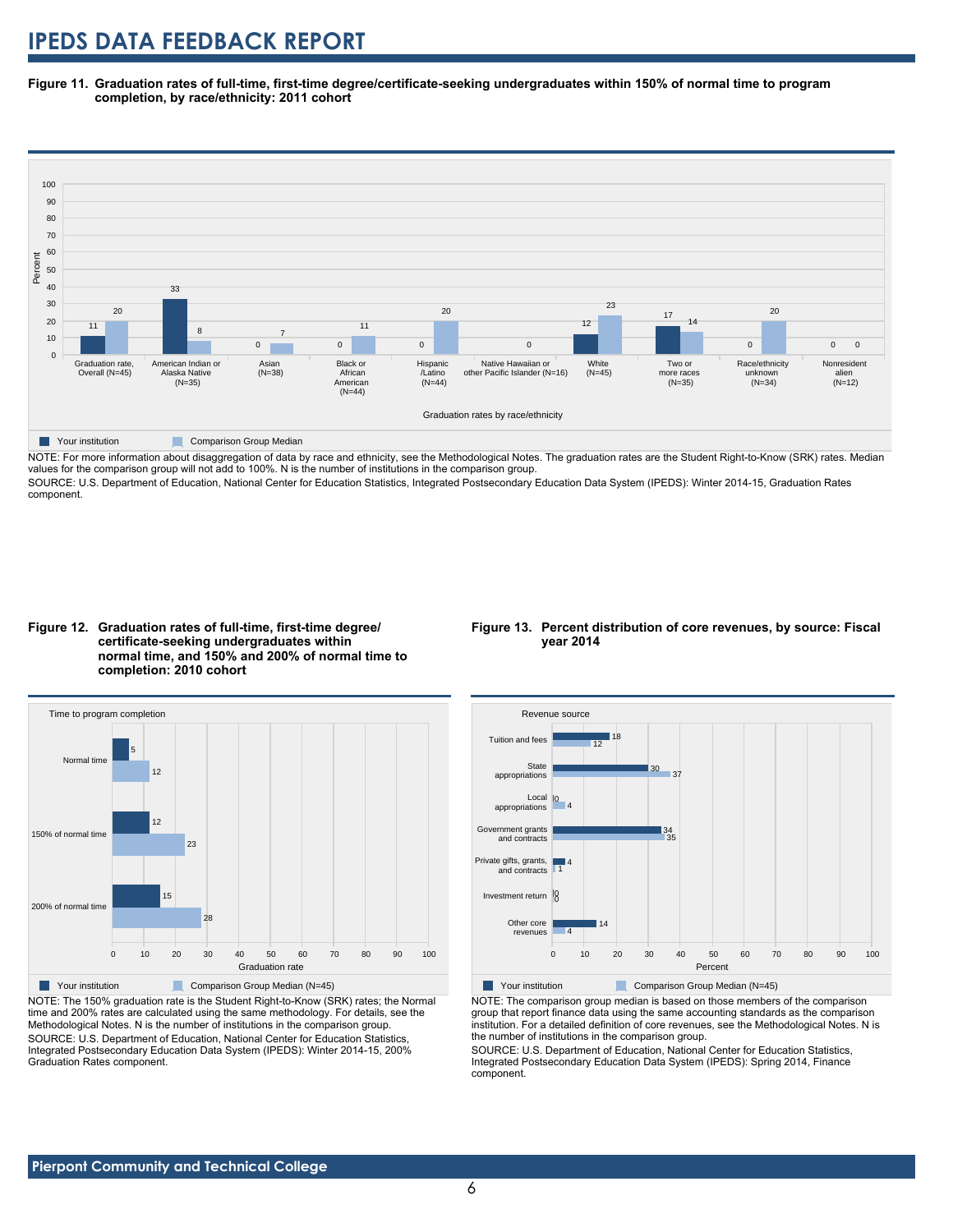**Figure 14. Core expenses per FTE enrollment, by function: Fiscal year 2014**

**Figure 15. Full-time equivalent staff, by occupational category: Fall 2014**



NOTE: Expenses per full-time equivalent (FTE) enrollment, particularly instruction, may be inflated because finance data includes all core expenses while FTE reflects credit activity only. For details on calculating FTE enrollment and a detailed definition of core expenses, see the Methodological Notes. N is the number of institutions in the comparison group. SOURCE: U.S. Department of Education, National Center for Education Statistics, Integrated Postsecondary Education Data System (IPEDS): Fall 2014, 12-month Enrollment component and Spring 2015, Finance component.





NOTE: Average salaries of full-time instructional non-medical staff equated to 9-month contracts was calculated by multiplying the average monthly salary by 9. The average monthly salary was calculated by dividing the total salary outlays by the total number of months covered by staff on 9, 10, 11 and 12-month contracts. Medians are not reported for comparison groups with less than three values.

SOURCE: U.S. Department of Education, National Center for Education Statistics, Integrated Postsecondary Education Data System (IPEDS): Spring 2014, Human Resources component.



NOTE: Graduate assistants are not included. For calculation details, see the Methodological Notes. N is the number of institutions in the comparison group. SOURCE: U.S. Department of Education, National Center for Education Statistics, Integrated Postsecondary Education Data System (IPEDS): Spring 2014, Human Resources component.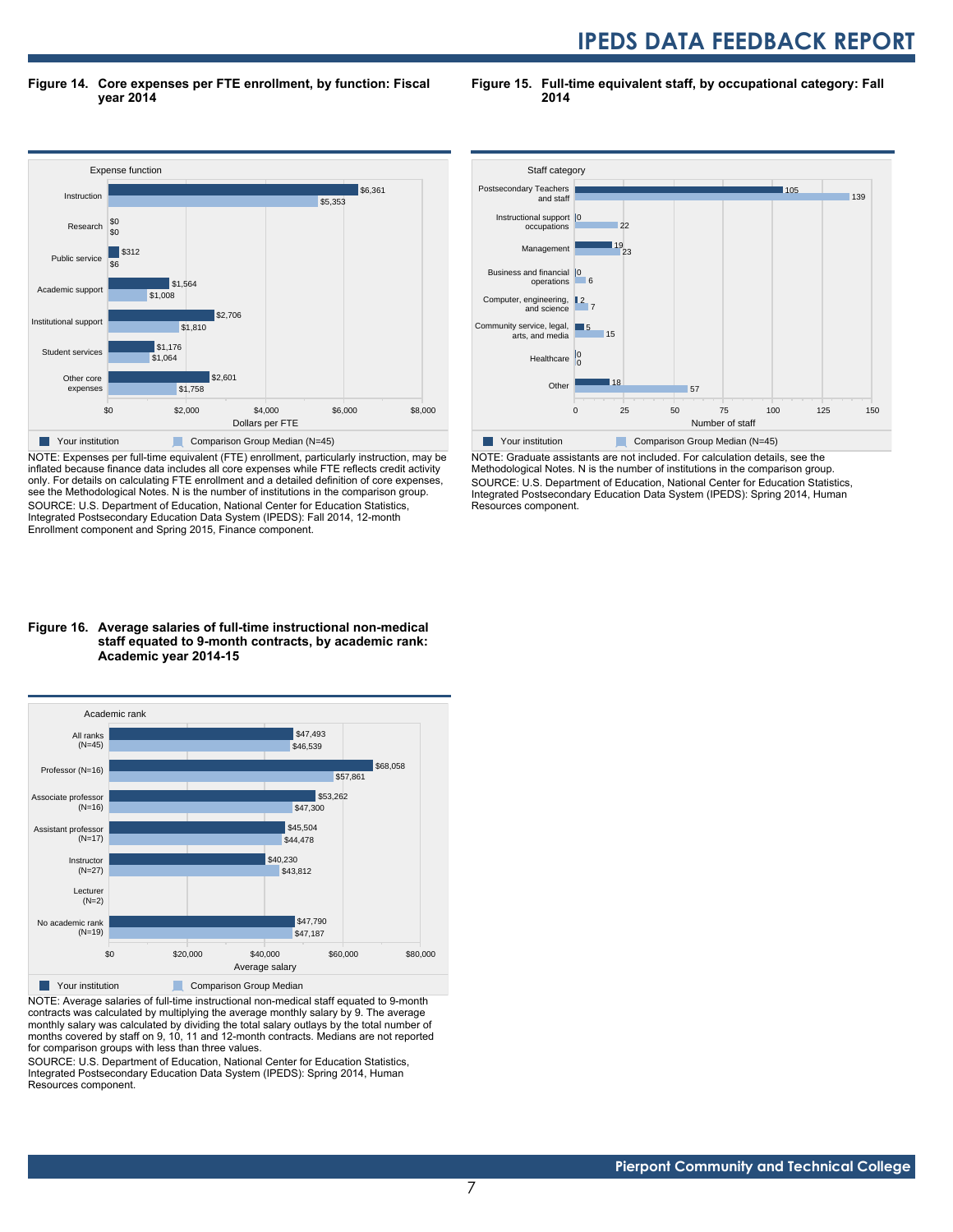### **METHODOLOGICAL NOTES**

#### **Overview**

This report is based on data supplied by institutions to IPEDS during the 2014-15 data collection year. Response rates exceeded 99% for most surveys. Detailed response tables are included in IPEDS First Look reports, which can be found at [http://nces.ed.gov/pubsearch/getpubcats.asp?sid=010.](http://nces.ed.gov/pubsearch/getpubcats.asp?sid=010)

#### **Use of Median Values for Comparison Group**

The value for the comparison institution is compared to the median value for the comparison group for each statistic included in the figure. If more than one statistic is presented in a figure, the median values are determined separately for each indicator or statistic. Medians are not reported for comparison groups with fewer than three values. Where percentage distributions are presented, median values may not add to 100%. To access all the data used to create the figures included in this report, go to 'Use the Data' portal on the IPEDS website ([http://nces.ed.gov/ipeds\)](http://nces.ed.gov/ipeds).

#### **Missing Statistics**

If a statistic is not reported for your institution, the omission indicates that the statistic is not relevant to your institution and the data were not collected. Not all notes may be applicable to your report.

#### **Use of Imputed Data**

All IPEDS data are subject to imputation for total (institutional) and partial (item) nonresponse. If necessary, imputed values were used to prepare your report.

#### **Data Confidentiality**

IPEDS data are not collected under a pledge of confidentiality.

#### **Disaggregation of Data by Race/Ethnicity**

When applicable, some statistics are disaggregated by race/ethnicity. Data disaggregated by race/ethnicity have been reported using the 1997 Office of Management and Budget categories. Detailed information about the race/ethnicity categories can be found at <http://nces.ed.gov/ipeds/reic/resource.asp>.

#### **Cohort Determination for Reporting Student Financial Aid and Graduation Rates**

Student cohorts for reporting Student Financial Aid and Graduation Rates data are based on the reporting type of the institution. For institutions that report based on an academic year (those operating on standard academic terms), student counts and cohorts are based on fall term data. Student counts and cohorts for program reporters (those that do not operate on standard academic terms) are based on unduplicated counts of students enrolled during a full 12-month period.

#### **Description of Statistics Used in the Figures**

#### *Admissions and Test Score Data*

Admissions and test score data are presented only for institutions that do not have an open admission policy, and apply to first-time, degree/certificate-seeking undergraduate students only. Applicants include only those students who fulfilled all requirements for consideration for admission and who were notified of one of the following actions: admission, non-admission, placement on a wait list, or application withdrawn (by applicant or institution). Admitted applicants (admissions) include wait-listed students who were subsequently offered admission. Early decision, early action, and students who began studies during the summer prior to the fall reporting period are included. For customized Data Feedback Reports, test scores are presented only if they are required for admission.

#### *Average Institutional Net Price*

Average net price is calculated for full-time, first-time degree/certificateseeking undergraduates who were awarded grant or scholarship aid from the federal government, state/local government, or the institution anytime during the full aid year. For public institutions, this includes only students who paid the in-state or in-district tuition rate. Other sources of grant aid are excluded. Average net price is generated by subtracting the average amount of federal, state/local government, and institutional grant and scholarship aid from the total cost of attendance. Total cost of attendance is the sum of published tuition and required fees, books and supplies, and the average room and board and other expenses.

For the purpose of the IPEDS reporting, aid received refers to financial aid that was awarded to, and accepted by, a student. This amount may differ from the aid amount that is disbursed to a student.

#### *Core Revenues*

Core revenues for public institutions reporting under GASB standards include tuition and fees; state and local appropriations; government grants and contracts; private gifts, grants, and contracts; sales and services of educational activities; investment income; other operating and nonoperating sources; and other revenues and additions (federal and capital appropriations and grants and additions to permanent endowments). Core revenues for private, not-for-profit institutions (and a small number of public institutions) reporting under FASB standards include tuition and fees; government appropriations (federal, state, and local); government grants and contracts; private gifts, grants, and contracts (including contributions from affiliated entities); investment return; sales and services of educational activities; and other sources. Core revenues for private, forprofit institutions reporting under FASB standards include tuition and fees; government appropriations, grants, and contracts (federal, state, and local); private grants and contracts; investment income; sales and services of educational activities; and other sources. At degree-granting institutions, core revenues exclude revenues from auxiliary enterprises (e.g., bookstores, dormitories), hospitals, and independent operations. Nondegree-granting institutions do no report revenue from auxiliary enterprises in a separate category. These amounts may be included in the core revenues from other sources.

#### *Core Expenses*

Core expenses include expenses for instruction, research, public service, academic support, institutional support, student services, scholarships and fellowships (net of discounts and allowances), and other expenses. Expenses for operation and maintenance of plant, depreciation, and interest are allocated to each of the other functions. Core expenses at degree-granting institutions exclude expenses for auxiliary enterprises (e.g., bookstores, dormitories), hospitals, and independent operations. Nondegree-granting institutions do not report expenses for auxiliary enterprises in a separate category. These amounts may be included in the core expenses as other expenses.